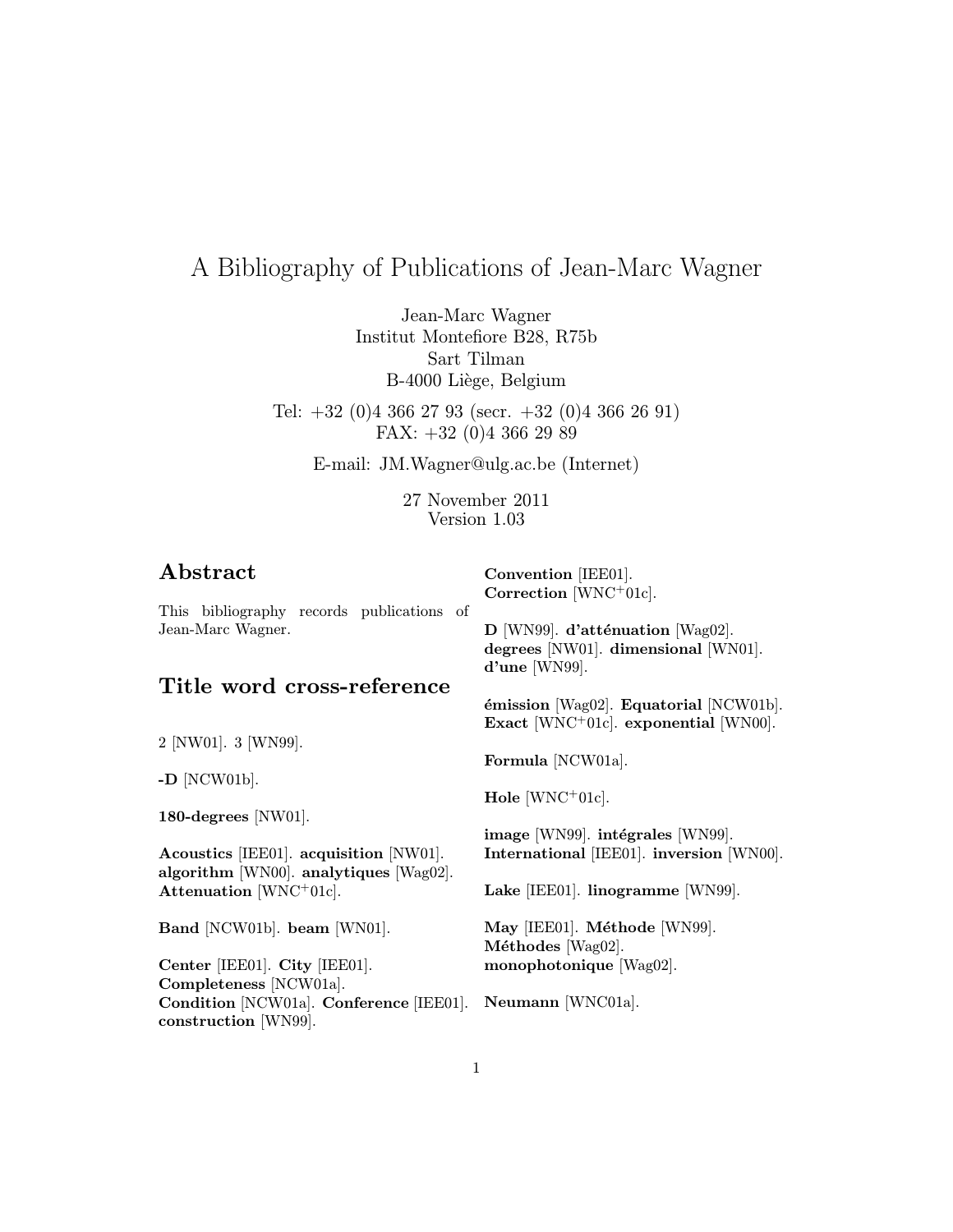#### REFERENCES 2

octogonal [WN99].

Palace [IEE01]. parallel [WN01]. parallel-beam [WN01]. partir [WN99]. plans [WN99]. pour [WN99]. proceedings [IEE01]. Processing [IEE01]. Projections [NCW01a].

ray [WN00]. Rebinning [WNC+01c]. Reconstruction [NCW01a]. Rotating [WNC+01c]. RSH [WNC+01c].

Salt [IEE01]. Semi [NCW01b]. series [WNC01a]. ses [WN99]. Signal [IEE01]. Slant  $[WNC^+01c]$ . Slant-Hole  $[WNC^+01c]$ . SPECT  $[NW01]$ . Speech [IEE01].

Three [WN01]. Three-dimensional [WN01]. tomographie [Wag02]. transform [WN00]. tridimensionnelle [Wag02]. TTR [WN00].

USA [IEE01]. using [WNC+01c]. Utah [IEE01].

 $X$  [WN00].  $X$ -ray [WN00].

# References

#### IEEE:2001:IIC

[IEE01] IEEE, editor. 2001 IEEE International Conference on Acoustics, Speech, and Signal Processing: proceedings: 7–11 May, 2001, Salt Palace Convention Center, Salt Lake City, Utah, USA. IEEE Computer Society Press, 1109 Spring Street, Suite 300, Silver Spring, MD 20910, USA, 2001. ISBN 0-7803-7041- 4, 0-7803-7042-2 (microfiche). LCCN ???? Six volumes.

#### Noo:2001:IRE

[NCW01a] F. Noo, R. Clackdoyle, and J.- M. Wagner. 3D image reconstruction from exponential Xray projections: a completeness condition and an inversion formula. In IEEE Medical Imaging Conference. IEEE Computer Society Press, 1109 Spring Street, Suite 300, Silver Spring, MD 20910, USA, 2001. URL http://www.ulg.ac.be/ telecom/publi/publications/ wagner/MIC2001FRED.pdf.

# Noo:2001:IDE

[NCW01b] F. Noo, R. Clackdoyle, and J.- M. Wagner. Inversion of the 3-D exponential X-ray transform for a semi equatorial band. In 3D Meeting. Asilomar, USA, 2001. URL http://www.ulg.ac.be/ telecom/publi/publications/ wagner/abstract\_3D2001\_Fred. pdf.

### Noo:2001:IRS

[NW01] F. Noo and J.-M. Wagner. Image reconstruction in 2D SPECT with 180-degrees acquisition. Inverse Problems, 17:1357–1371, 2001. CODEN INPEEY. ISSN 0266-5611. URL http://www.ulg.ac.be/ telecom/publi/publications/ wagner/ERT180.pdf.

# Wagner:2002:MAP

[Wag02] J.-M. Wagner.  $Méthodes$  analytiques pour la correction  $d'atte$ nuation en tomographie tridimensionnelle par émission